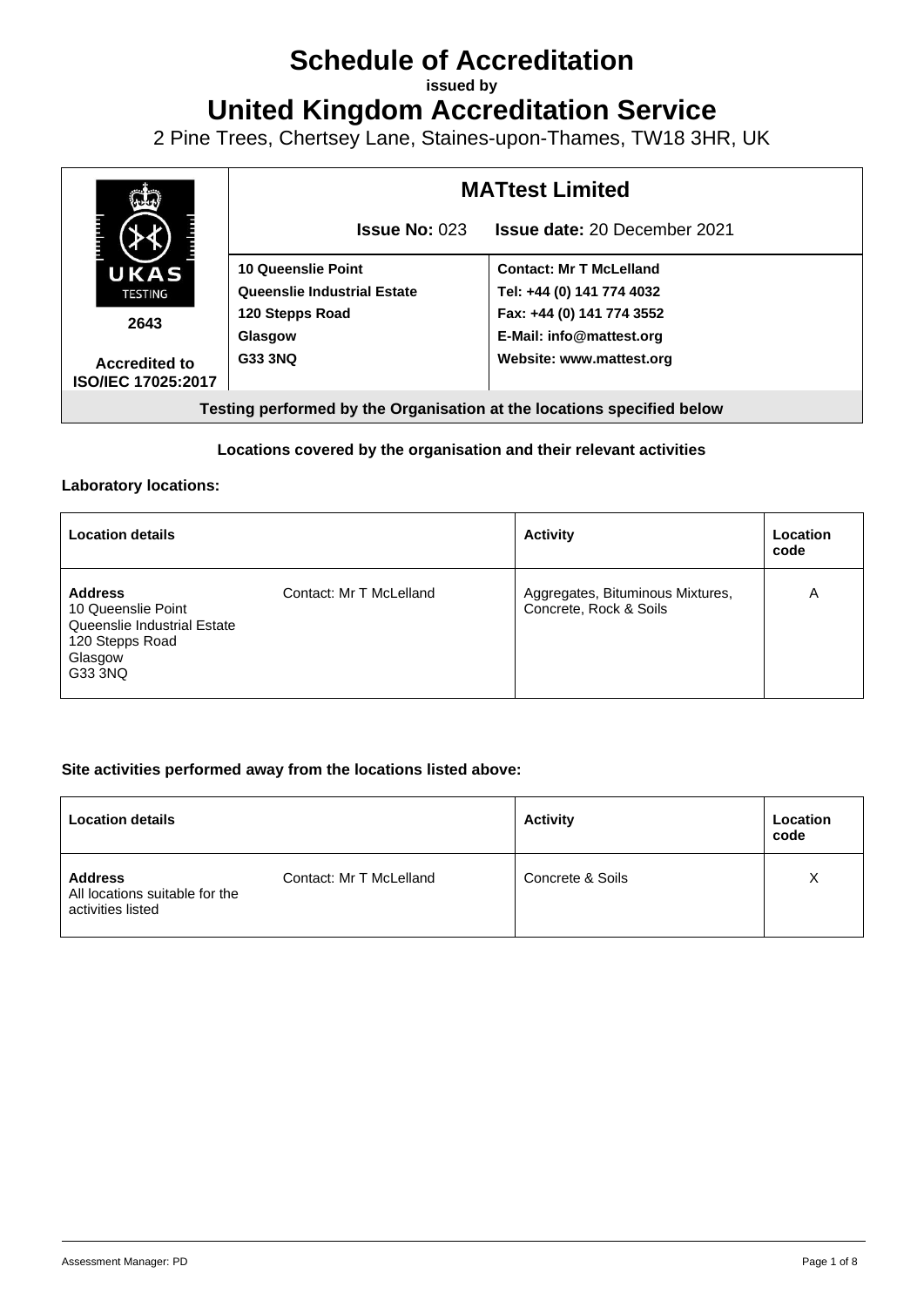| UKAS<br><b>TESTING</b>                             | <b>Schedule of Accreditation</b><br>issued by<br><b>United Kingdom Accreditation Service</b><br>2 Pine Trees, Chertsey Lane, Staines-upon-Thames, TW18 3HR, UK |
|----------------------------------------------------|----------------------------------------------------------------------------------------------------------------------------------------------------------------|
|                                                    | <b>MATtest Limited</b>                                                                                                                                         |
| 2643<br><b>Accredited to</b><br>ISO/IEC 17025:2017 | <b>Issue No: 023 Issue date: 20 December 2021</b>                                                                                                              |
|                                                    | Testing performed by the Organisation at the locations specified                                                                                               |

| Materials/Products tested | Type of test/Properties<br>measured/Range of<br>measurement                                                         | Standard specifications/<br>Equipment/Techniques used | Location<br>Code |
|---------------------------|---------------------------------------------------------------------------------------------------------------------|-------------------------------------------------------|------------------|
| <b>AGGREGATES</b>         | Bulk density and calculation of<br>voids and bulking of aggregate                                                   | BS 812-2:1995                                         | A                |
|                           | Aggregate crushing value<br>- particle size 10 mm and<br>greater                                                    | BS 812-110:1990                                       | A                |
|                           | Ten per cent fines value<br>- dry - particle size 10 mm and<br>greater                                              | BS 812-111:1990                                       | A                |
|                           | Ten per cent fines value<br>- soaked - particle size 10 mm<br>and greater                                           | BS 812-111:1990                                       | A                |
|                           | Aggregate impact value - dry                                                                                        | BS 812-112:1990                                       | A                |
|                           | Aggregate impact value<br>- soaked                                                                                  | BS 812-112:1990                                       | A                |
|                           | Frost heave                                                                                                         | BS 812-124:2009                                       | A                |
|                           | Particle size distribution<br>- sieving method                                                                      | BS EN 933-1:2012                                      | A                |
|                           | Flakiness index                                                                                                     | BS EN 933-3:2012                                      | A                |
|                           | Shape index                                                                                                         | BS EN 933-4:2008                                      | A                |
|                           | Micro-Deval coefficient                                                                                             | BS EN 1097-1:2011                                     | A                |
|                           | Resistance to fragmentation by<br>the Los Angeles test method                                                       | BS EN 1097-2:2020                                     | A                |
|                           | Loose bulk density and voids                                                                                        | BS EN 1097-3:1998                                     | Α                |
|                           | Water content                                                                                                       | BS EN 1097-5:2008                                     | A                |
|                           | Particle density and water<br>absorption - pyknometer<br>method for aggregate particles<br>between 4 mm and 31,5 mm | BS EN 1097-6:2013                                     | A                |

## DETAIL OF ACCREDITATION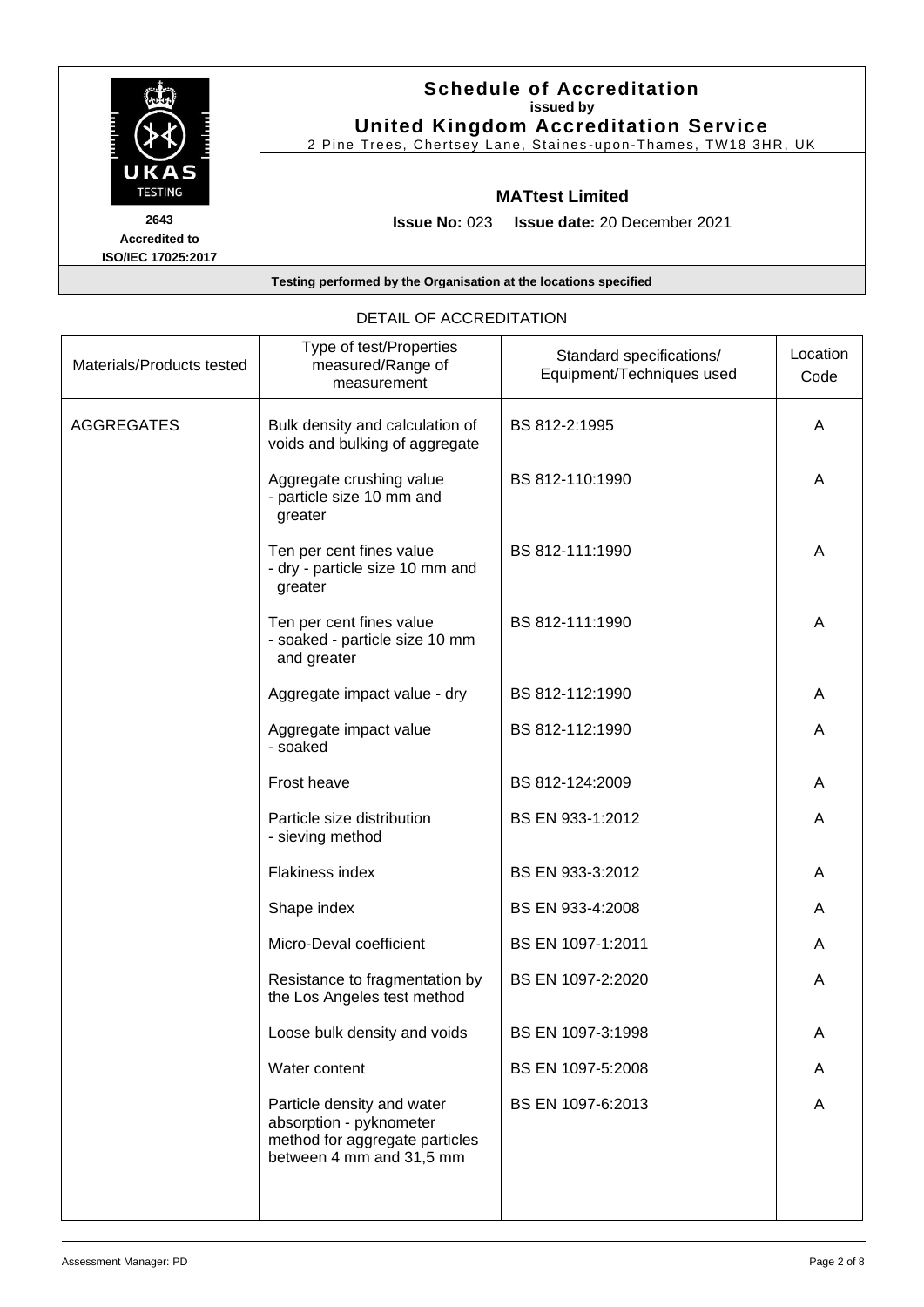| UKAS                                                      | <b>Schedule of Accreditation</b><br>issued by<br><b>United Kingdom Accreditation Service</b><br>2 Pine Trees, Chertsey Lane, Staines-upon-Thames, TW18 3HR, UK |
|-----------------------------------------------------------|----------------------------------------------------------------------------------------------------------------------------------------------------------------|
| <b>TESTING</b>                                            | <b>MATtest Limited</b>                                                                                                                                         |
| 2643<br><b>Accredited to</b><br><b>ISO/IEC 17025:2017</b> | <b>Issue No: <math>023</math></b><br><b>Issue date: 20 December 2021</b>                                                                                       |
|                                                           | Testing performed by the Organisation at the locations specified                                                                                               |

| Materials/Products tested                                         | Type of test/Properties<br>measured/Range of<br>measurement                                                          | Standard specifications/<br>Equipment/Techniques used | Location<br>Code |
|-------------------------------------------------------------------|----------------------------------------------------------------------------------------------------------------------|-------------------------------------------------------|------------------|
| AGGREGATES (cont'd)                                               | Particle density and water<br>absorption - pyknometer<br>method for aggregate particles<br>between 0,063 mm and 4 mm | BS EN 1097-6:2013                                     | A                |
|                                                                   | Aggregate abrasion value                                                                                             | BS EN 1097-8:2020                                     | A                |
|                                                                   | Magnesium sulfate test<br>(excluding simple petrographical<br>description)                                           | BS EN 1367-2:2009                                     | A                |
|                                                                   | Drying shrinkage                                                                                                     | BS EN 1367-4:2008                                     | A                |
|                                                                   | Water-soluble chloride salts<br>using the Volhard method<br>(reference method)                                       | BS EN 1744-1:2009                                     | A                |
|                                                                   | Water-soluble sulfates                                                                                               | BS EN 1744-1:2009 +A1:2012                            | A                |
|                                                                   | Acid soluble sulfates                                                                                                | BS EN 1744-1:2009 +A1:2012                            | A                |
| <b>BITUMINOUS</b><br><b>MIXTURES</b><br>for roads and other paved | Soluble binder content by<br>difference, using bottle rotation<br>machine and pressure filter                        | BS EN 12697-1:2020                                    | A                |
| areas                                                             | Particle size distribution                                                                                           | BS EN 12697-2:2015+A1:2019                            | A                |
|                                                                   | Maximum density<br>- volumetric procedure                                                                            | BS EN 12697-5:2018                                    | A                |
|                                                                   | <b>Bulk density</b><br>- dry<br>- saturated surface dry (SSD)<br>- sealed specimen                                   | BS EN 12697-6:2020                                    | A                |
|                                                                   | Determination of air void<br>content                                                                                 | BS EN 12697-8:2018                                    | A                |
|                                                                   | Conventional refusal density<br>- vibratory compaction                                                               | BS EN 12697-9:2002                                    | A                |
|                                                                   | Percentage refusal density<br>(PRD)<br>- vibratory compaction                                                        | BS EN 12697-9:2002                                    | A                |
|                                                                   | Preparation of samples for<br>determining binder content,<br>water content and grading                               | BS EN 12697-28:2020                                   | A                |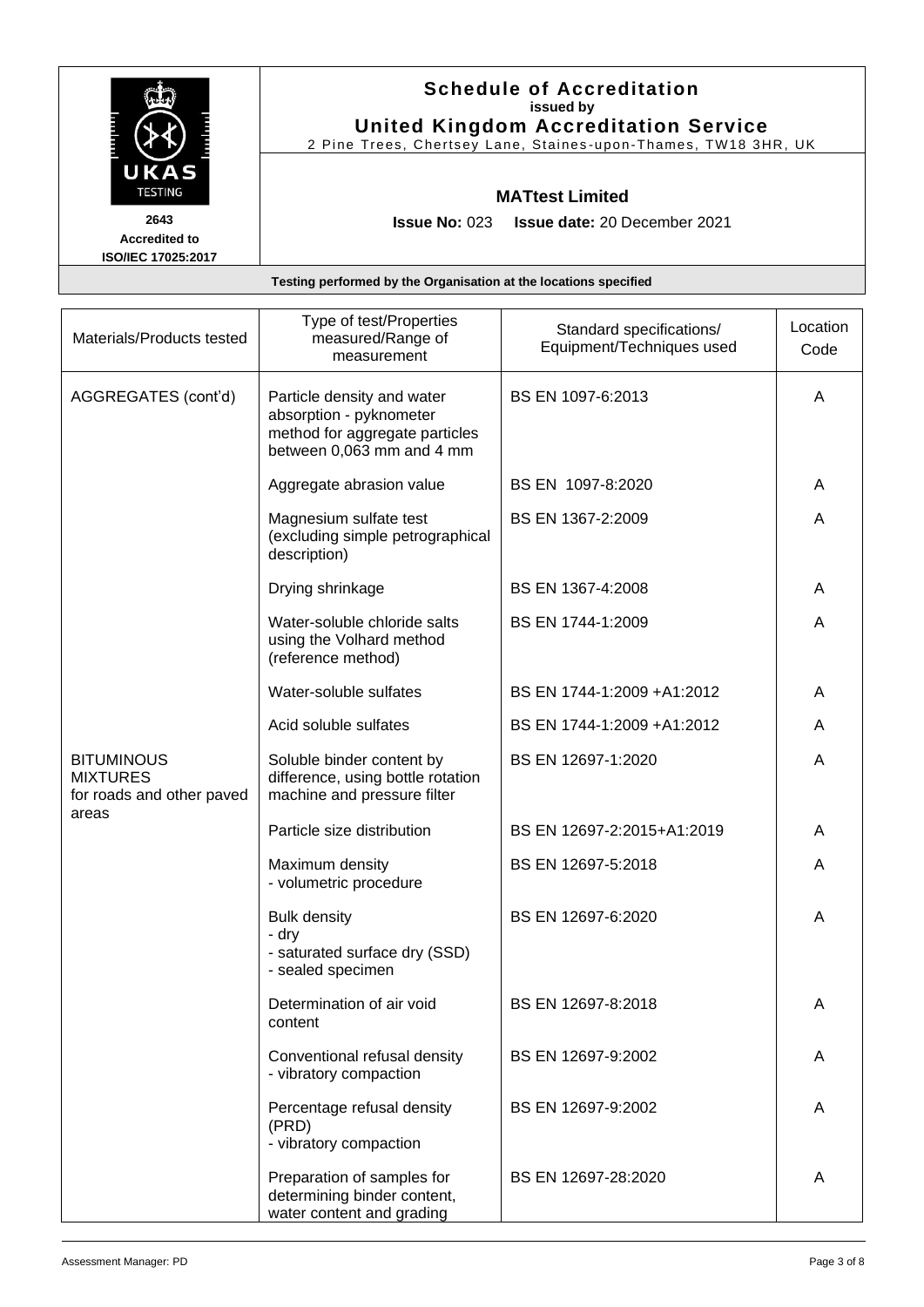|                                                                                     |                                   | <b>Schedule of Accreditation</b><br>issued by<br><b>United Kingdom Accreditation Service</b><br>2 Pine Trees, Chertsey Lane, Staines-upon-Thames, TW18 3HR, UK |         |
|-------------------------------------------------------------------------------------|-----------------------------------|----------------------------------------------------------------------------------------------------------------------------------------------------------------|---------|
| UKAS<br><b>TESTING</b><br>2643<br><b>Accredited to</b><br><b>ISO/IEC 17025:2017</b> | <b>Issue No: <math>023</math></b> | <b>MATtest Limited</b><br><b>Issue date: 20 December 2021</b>                                                                                                  |         |
| Testing performed by the Organisation at the locations specified                    |                                   |                                                                                                                                                                |         |
|                                                                                     | Type of test/Properties           | Ctondord oppositiontional                                                                                                                                      | ocation |

| Materials/Products tested                                         | Type of test/Properties<br>measured/Range of<br>measurement                     | Standard specifications/<br>Equipment/Techniques used                                                         | Location<br>Code |
|-------------------------------------------------------------------|---------------------------------------------------------------------------------|---------------------------------------------------------------------------------------------------------------|------------------|
| <b>BITUMINOUS</b><br><b>MIXTURES</b><br>for roads and other paved | Laboratory compaction of<br>bituminous mixtures by vibratory<br>compaction      | BS EN 12697-32:2019                                                                                           | A                |
| areas (cont'd)                                                    | Hot sand test for the adhesivity<br>of binder on precoated<br>chippings for HRA | BS EN 12697-37:2003                                                                                           | A                |
| <b>CONCRETE - hardened</b>                                        | Compressive strength of cores                                                   | BS EN 12504-1:2019                                                                                            | A                |
|                                                                   | Compressive strength of cubes                                                   | BS EN 12390-3:2019                                                                                            | A                |
|                                                                   | Curing                                                                          | BS EN 12390-2:2019                                                                                            | A                |
|                                                                   | Shape, dimensions                                                               | BS EN 12390-1:2021                                                                                            | A                |
|                                                                   | Density                                                                         | BS EN 12390-7:2019+AC:2020                                                                                    | A                |
| <b>ROCK</b>                                                       | Uniaxial compressive strength                                                   | <b>ASTM D7012-14</b>                                                                                          | A                |
|                                                                   | End preparation of rock<br>specimens for compressive<br>strength                | ASTM D 4543-19                                                                                                | A                |
|                                                                   | Elastic modulus                                                                 | <b>ASTM D7012-14</b>                                                                                          | A                |
|                                                                   | Point load strength and<br>anisotropy indices                                   | <b>ISRM Commission on Testing</b><br>Methods. Suggested Method for<br>Determining Point Load Strength<br>1985 | Α                |
|                                                                   | Water content - method 1                                                        | <b>ISRM Suggested Methods - Rock</b><br>Characterization Testing and<br>Monitoring. Ed. ET Brown - 1981       | Α                |
|                                                                   | Slake durability index                                                          | <b>ISRM Suggested Methods - Rock</b><br>Characterization Testing and<br>Monitoring. Ed. ET Brown - 1981       | A                |
|                                                                   |                                                                                 |                                                                                                               |                  |
|                                                                   |                                                                                 |                                                                                                               |                  |
|                                                                   |                                                                                 |                                                                                                               |                  |
|                                                                   |                                                                                 |                                                                                                               |                  |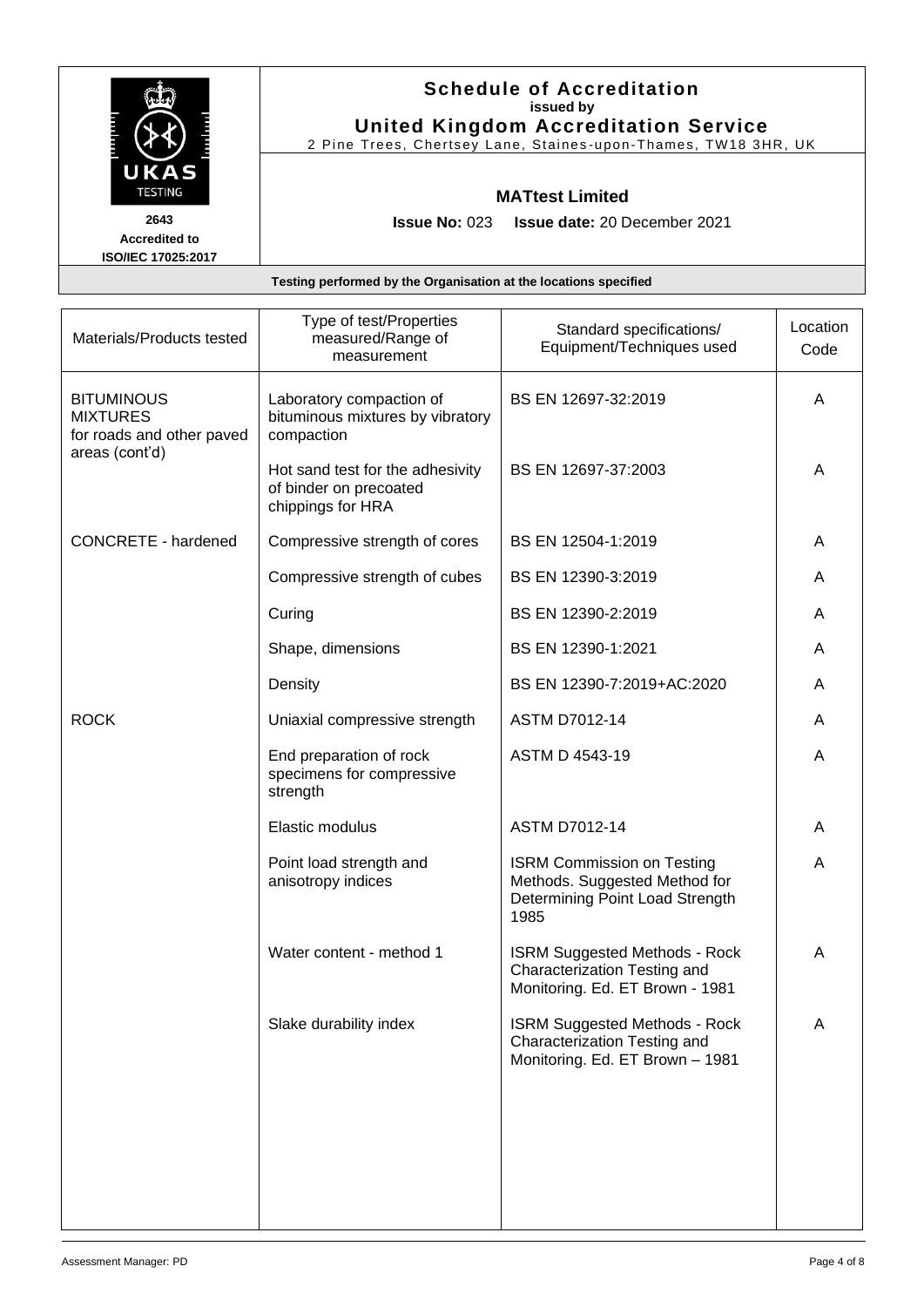| UKAS                                                      | <b>Schedule of Accreditation</b><br>issued by<br><b>United Kingdom Accreditation Service</b><br>2 Pine Trees, Chertsey Lane, Staines-upon-Thames, TW18 3HR, UK |
|-----------------------------------------------------------|----------------------------------------------------------------------------------------------------------------------------------------------------------------|
| <b>TESTING</b>                                            | <b>MATtest Limited</b>                                                                                                                                         |
| 2643<br><b>Accredited to</b><br><b>ISO/IEC 17025:2017</b> | <b>Issue No: <math>023</math></b><br><b>Issue date: 20 December 2021</b>                                                                                       |
|                                                           | Testing performed by the Organisation at the locations specified                                                                                               |

| Materials/Products tested               | Type of test/Properties<br>measured/Range of<br>measurement            | Standard specifications/<br>Equipment/Techniques used | Location<br>Code |
|-----------------------------------------|------------------------------------------------------------------------|-------------------------------------------------------|------------------|
| SOILS for civil<br>engineering purposes | Moisture content<br>- oven drying method                               | BS 1377-2:1990                                        | A                |
|                                         | Liquid limit<br>- cone penetrometer                                    | BS 1377-2:1990                                        | A                |
|                                         | Liquid limit<br>- cone penetrometer<br>- one point                     | BS 1377-2:1990                                        | A                |
|                                         | Plastic limit                                                          | BS 1377-2:1990                                        | A                |
|                                         | Plasticity index                                                       | BS 1377-2:1990                                        | A                |
|                                         | Density - linear measurement                                           | BS 1377-2:1990                                        | A                |
|                                         | Particle density - gas jar                                             | BS 1377-2:1990                                        | A                |
|                                         | Particle size distribution<br>- wet sieving                            | BS 1377-2:1990                                        | A                |
|                                         | Particle size distribution<br>- dry sieving                            | BS 1377-2:1990                                        | A                |
|                                         | Particle size distribution<br>- sedimentation by the pipette<br>method | BS 1377-2:1990                                        | Α                |
|                                         | Organic matter content                                                 | BS 1377-3:2018+A1:2021                                | A                |
|                                         | Mass loss on ignition                                                  | BS 1377-3:2018+A1:2021                                | A                |
|                                         | Sulphate content of soil and<br>ground water<br>- gravimetric method   | BS 1377-3:2018+A1:2021                                | A                |
|                                         | Carbonate content<br>- rapid titration method                          | BS 1377-3:2018+A1:2021                                | A                |
|                                         | Water-soluble chloride content                                         | BS 1377-3:2018+A1:2021                                | A                |
|                                         | Acid-soluble chloride content                                          | BS 1377-3:2018+A1:2021                                | A                |
|                                         | Total dissolved solids                                                 | BS 1377-3:2018+A1:2021                                | A                |
|                                         | pH value                                                               | BS 1377-3:2018+A1:2021                                | A                |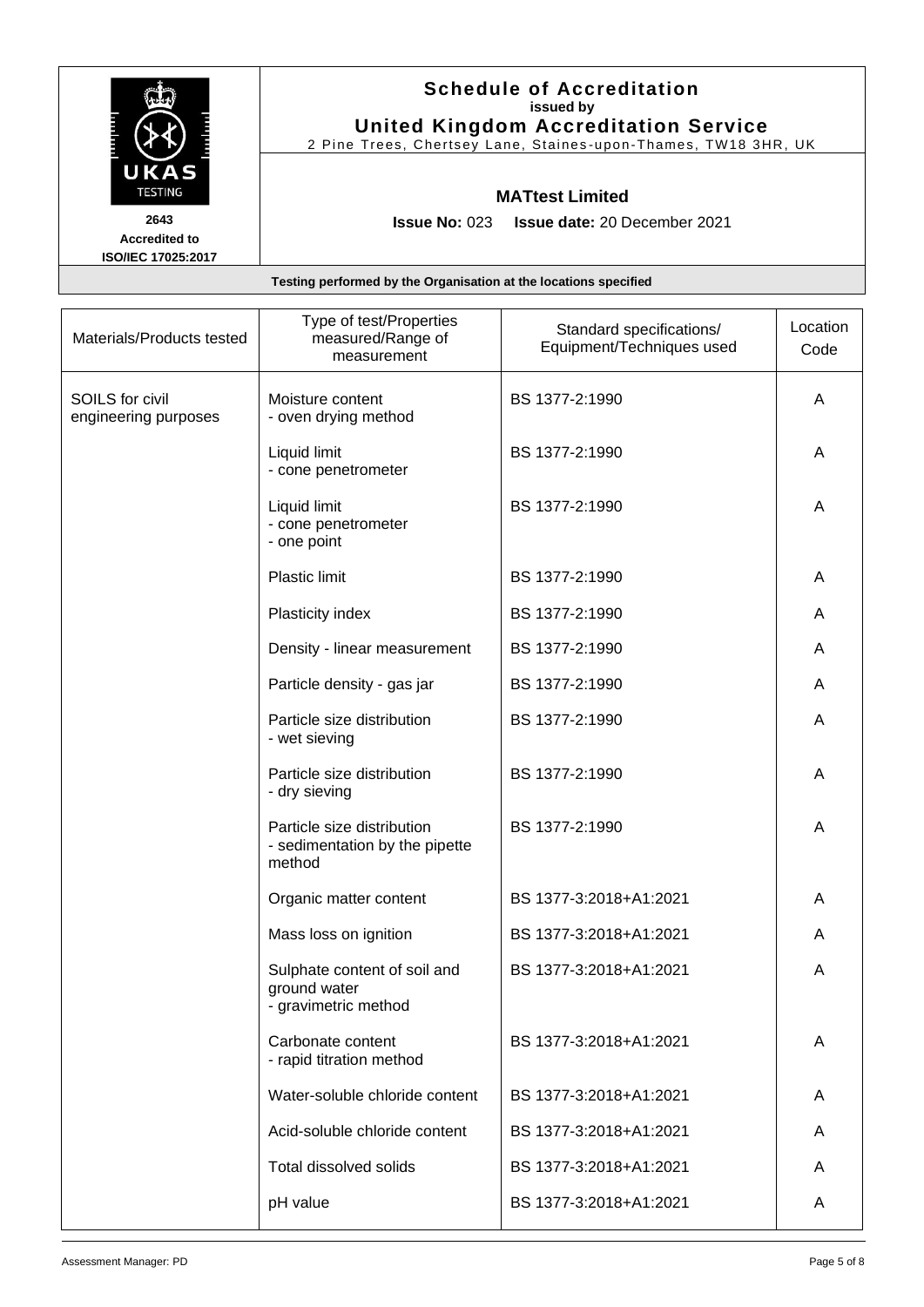| UKAS                                                      | <b>Schedule of Accreditation</b><br>issued by<br><b>United Kingdom Accreditation Service</b><br>2 Pine Trees, Chertsey Lane, Staines-upon-Thames, TW18 3HR, UK |
|-----------------------------------------------------------|----------------------------------------------------------------------------------------------------------------------------------------------------------------|
| <b>TESTING</b>                                            | <b>MATtest Limited</b>                                                                                                                                         |
| 2643<br><b>Accredited to</b><br><b>ISO/IEC 17025:2017</b> | <b>Issue No: <math>023</math></b><br><b>Issue date: 20 December 2021</b>                                                                                       |
|                                                           | Testing performed by the Organisation at the locations specified                                                                                               |

| Materials/Products tested                           | Type of test/Properties<br>measured/Range of<br>measurement                                                                                               | Standard specifications/<br>Equipment/Techniques used | Location<br>Code |
|-----------------------------------------------------|-----------------------------------------------------------------------------------------------------------------------------------------------------------|-------------------------------------------------------|------------------|
| SOILS for civil<br>engineering purposes<br>(cont'd) | Dry density/moisture content<br>relationship<br>(2.5 kg rammer)<br>(4.5 kg rammer)<br>(vibrating hammer)                                                  | BS 1377-4:1990                                        | A                |
|                                                     | Moisture condition value (MCV)                                                                                                                            | BS 1377-4:1990<br>TRL Report 273:1997                 | A                |
|                                                     | MCV/moisture content<br>relationship                                                                                                                      | BS 1377-4:1990                                        | A                |
|                                                     | California Bearing Ratio (CBR)                                                                                                                            | BS 1377-4:1990                                        | A                |
|                                                     | One-dimensional consolidation<br>properties                                                                                                               | BS 1377-5:1990                                        | A                |
|                                                     | Shear strength by direct shear<br>(small shearbox apparatus)                                                                                              | BS 1377-7:1990                                        | A                |
|                                                     | Shear strength by direct shear<br>(large shearbox apparatus)                                                                                              | BS 1377-7:1990                                        | A                |
|                                                     | Undrained shear strength in<br>triaxial compression without<br>measurement of pore pressure<br>(definitive method)                                        | BS 1377-7:1990                                        | Α                |
|                                                     | Undrained shear strength in<br>triaxial compression with<br>multistage loading and without<br>measurement of pore pressure                                | BS 1377-7:1990                                        | A                |
|                                                     | Determination of effective angle<br>of internal friction and effective<br>cohesion of earthworks<br>materials<br>(using 300mm shearbox)                   | MCHW SHW HMSO Feb 2016<br>Clause 636                  | A                |
|                                                     | Determination of coefficient of<br>friction and adhesion between<br>fill and reinforcing elements for<br>reinforced soil and anchored<br>earth structures | MCHW SHW HMSO Feb 2016<br>Clause 639                  | A                |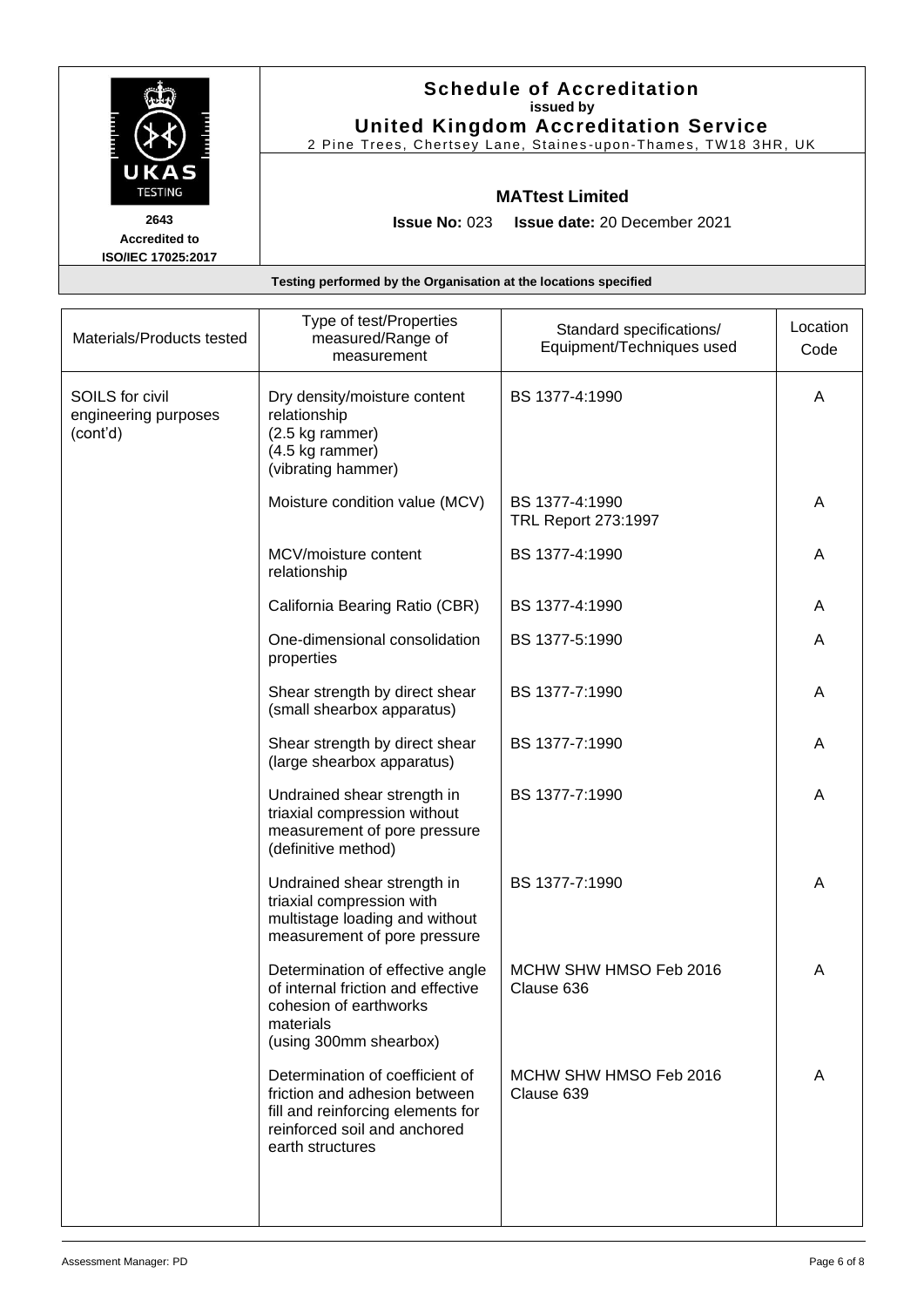| UKAS<br><b>TESTING</b>                                           | <b>Schedule of Accreditation</b><br>issued by<br><b>United Kingdom Accreditation Service</b><br>2 Pine Trees, Chertsey Lane, Staines-upon-Thames, TW18 3HR, UK |  |  |  |
|------------------------------------------------------------------|----------------------------------------------------------------------------------------------------------------------------------------------------------------|--|--|--|
|                                                                  | <b>MATtest Limited</b>                                                                                                                                         |  |  |  |
| 2643<br><b>Accredited to</b><br>ISO/IEC 17025:2017               | <b>Issue No: <math>023</math></b><br><b>Issue date: 20 December 2021</b>                                                                                       |  |  |  |
| Testing performed by the Organisation at the locations specified |                                                                                                                                                                |  |  |  |

| Materials/Products tested                                                                         | Type of test/Properties<br>measured/Range of<br>measurement                          | Standard specifications/<br>Equipment/Techniques used | Location<br>Code |
|---------------------------------------------------------------------------------------------------|--------------------------------------------------------------------------------------|-------------------------------------------------------|------------------|
| <b>GEOTECHNICAL</b><br><b>INVESTIGATION and</b><br><b>TESTING</b><br>- Laboratory testing of soil | Water content                                                                        | BS EN ISO 17892-1:2014                                | A                |
|                                                                                                   | <b>Bulk density</b><br>- linear measurement                                          | BS EN ISO 17892-2:2014                                | A                |
|                                                                                                   | Determination of particle density                                                    | BS EN ISO 17892-3:2015                                | Α                |
|                                                                                                   | Determination of particle size<br>distribution<br>-sieving method<br>-pipette method | BS EN ISO 17892-4:2016                                | A                |
|                                                                                                   | Incremental loading oedometer<br>test                                                | BS EN ISO 17892-5: 2017                               | Α                |
|                                                                                                   | Unconsolidated undrained<br>triaxial test                                            | BS EN ISO 17892-8:2018                                | A                |
|                                                                                                   | <b>Direct Shear Tests</b><br>- small shearbox<br>- large shearbox                    | BS EN ISO 17892-10:2018                               | Α                |
|                                                                                                   | Determination of liquid limit by<br>fall cone method                                 | BS EN ISO 17892-12:2018<br>$+A1:2021$                 | A                |
|                                                                                                   | Determination of plastic limit                                                       | BS EN ISO 17892-12:2018<br>$+A1:2021$                 | A                |
| <b>UNBOUND &amp;</b><br><b>HYDRAULICALLY</b><br><b>BOUND MIXTURES</b>                             | Laboratory reference density<br>and water content - vibrating<br>hammer              | BS EN 13286-4:2003                                    | A                |